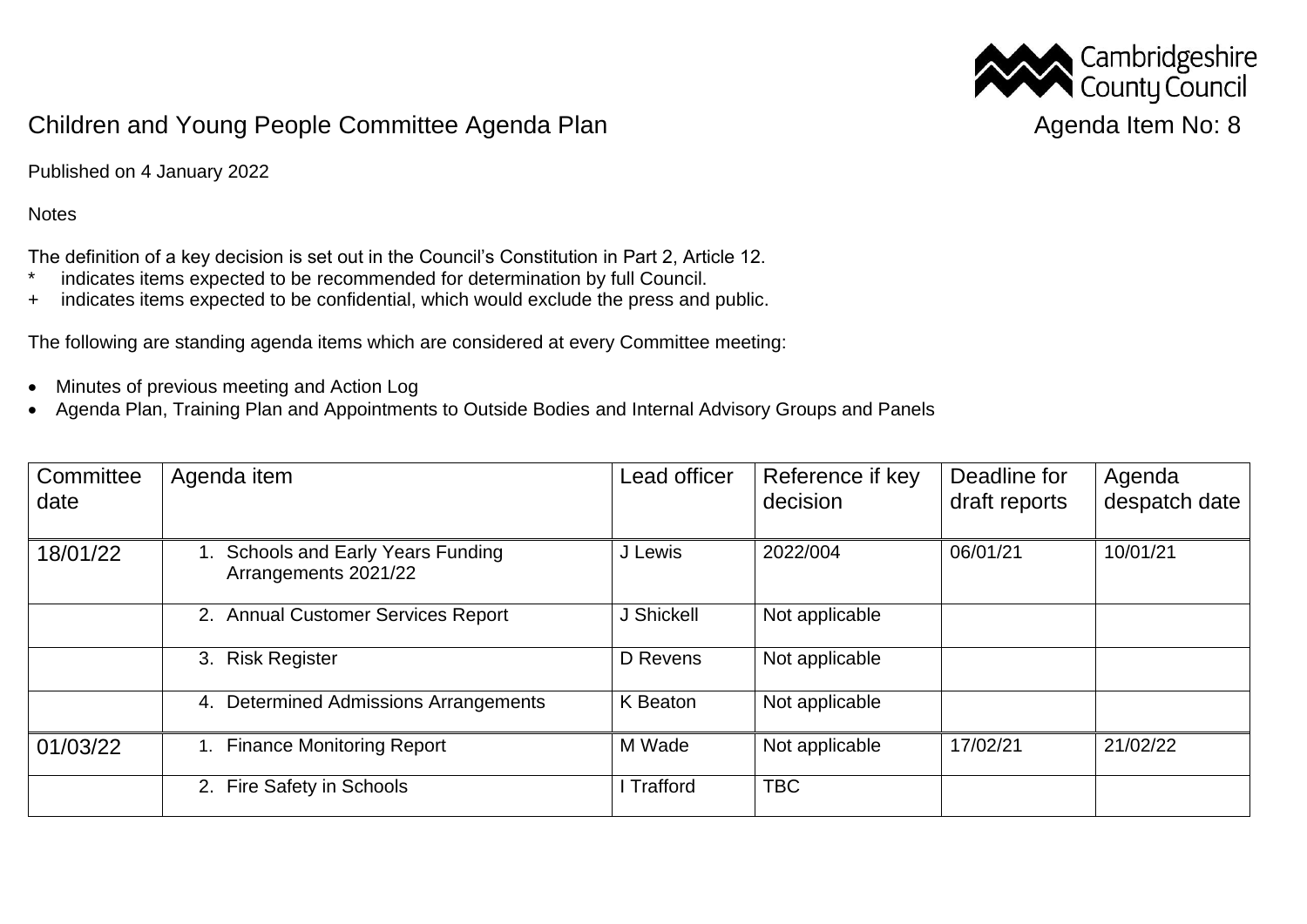| Committee<br>date                    | Agenda item                                                           | Lead officer              | Reference if key<br>decision | Deadline for<br>draft reports | Agenda<br>despatch date |
|--------------------------------------|-----------------------------------------------------------------------|---------------------------|------------------------------|-------------------------------|-------------------------|
|                                      | 3. Establishment of a New Primary School at<br>Sawtry                 | C Buckingham              | Not applicable               |                               |                         |
|                                      | 4. SeeSaw Preschool & East Barnwell                                   | H Belchamber              | Not applicable               |                               |                         |
|                                      | 5. Service Director's report: Children and<br>Safeguarding            | L Williams                | Not applicable               |                               |                         |
|                                      | 6. SEND Children Awaiting Special Placement                           | $\overline{C}$ Buckingham | <b>TBC</b>                   |                               |                         |
|                                      | 7. Tender Framework for Early Years and<br><b>Childcare Provision</b> | I Trafford                | <b>TBC</b>                   |                               |                         |
|                                      | 8. Children's Mental Health Services                                  | L Williams                | <b>TBC</b>                   |                               |                         |
|                                      | 9. Corporate Parenting Annual Report                                  | L Williams                | Not applicable               |                               |                         |
|                                      | 10. Headteacher Report for the Virtual School                         | J Lewis                   | Not applicable               |                               |                         |
|                                      | 11. Annual Safeguarding Report                                        | J Procter                 | Not applicable               |                               |                         |
|                                      | 12. Children's Collaborative                                          | L Williams                | Not applicable               |                               |                         |
| [19/04/22]<br>Provisional<br>Meeting |                                                                       |                           |                              | 05/04/22                      | 07/04/22                |
| 17/05/22                             | 1. Transport to Area Special Schools                                  | S Miller                  | <b>TBC</b>                   | 05/05/22                      | 09/05/22                |
|                                      |                                                                       |                           |                              |                               |                         |
| 05/07/22                             |                                                                       |                           |                              | 23/06/22                      | 27/06/22                |
|                                      |                                                                       |                           |                              |                               |                         |